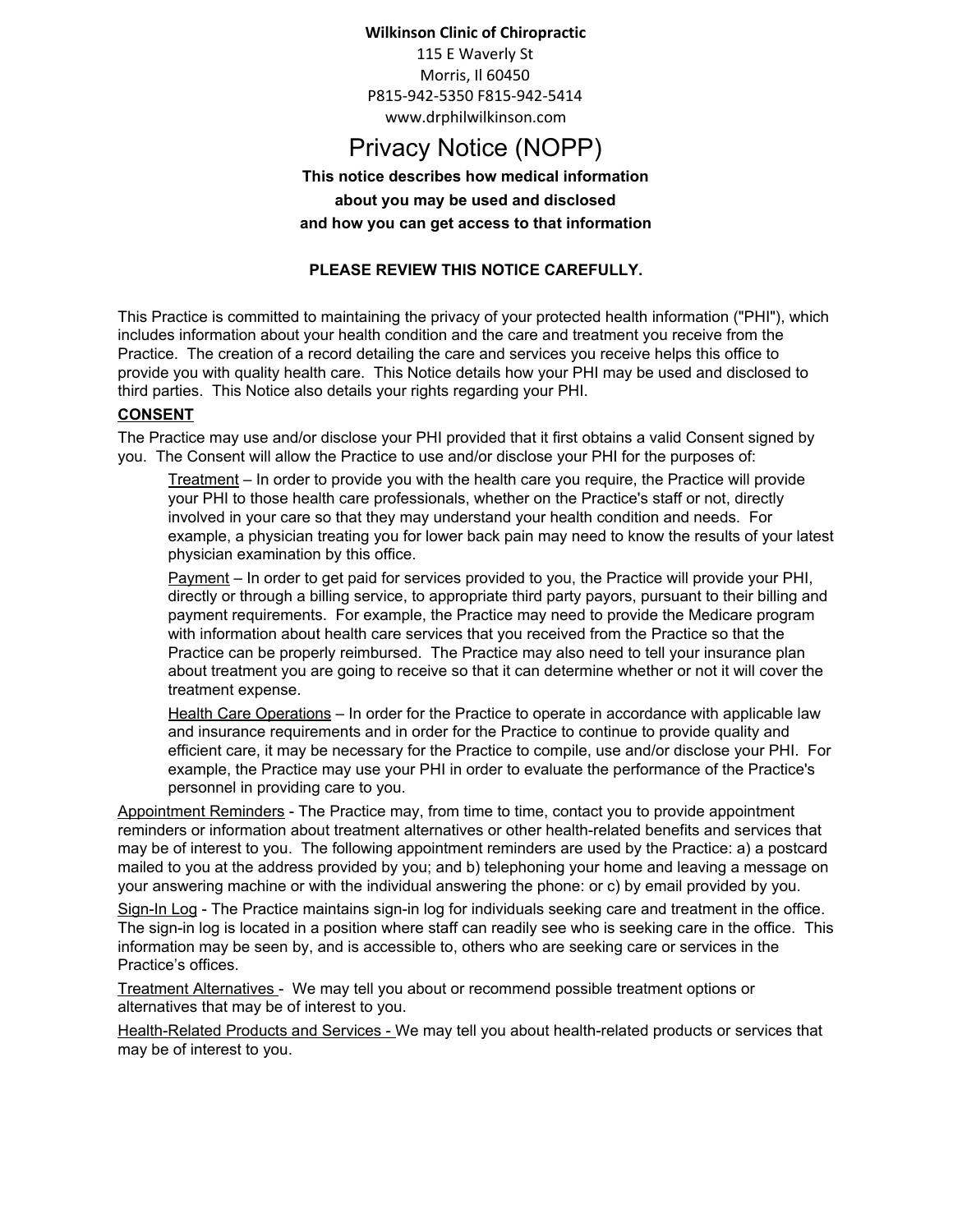# **Wilkinson Clinic of Chiropractic** 115 E Waverly St Morris, Il 60450 P815-942-5350 F815-942-5414 www.drphilwilkinson.com

#### **Special Situations**

The Practice may use and/or disclose your PHI, without a written Consent from you, in the following instances:

- A. De-identified Information Information that does not identify you and, even without your name, cannot be used to identify you.
- B. Business Associate To a business associate if the Practice obtains satisfactory written assurance, in accordance with applicable law, that the business associate will appropriately safeguard your PHI. A business associate is an entity that assists the Practice in undertaking some essential function, such as a billing company that assists the office in submitting claims for payment to insurance companies or other payers.
- C. Personal Representative  $-$  To a person who, under applicable law, has the authority to represent you in making decisions related to your health care.
- D. Emergency Situations for the purpose of obtaining or rendering emergency treatment to you provided that the Practice attempts to obtain your Consent as soon as possible; or to a public or private entity authorized by law or by its charter to assist in disaster relief efforts, for the purpose of coordinating your care with such entities in an emergency situation.
- E. Communication Barriers If, due to substantial communication barriers or inability to communicate, the Practice has been unable to obtain your Consent and the Practice determines, in the exercise of its professional judgment, that your Consent to receive treatment is clearly inferred from the circumstances.
- F. Public Health Activities Such activities include, for example, information collected by a public health authority, as authorized by law, to prevent or control disease.
- G. Abuse, Neglect or Domestic Violence To a government authority if the Practice is required by law to make such disclosure. If the Practice is authorized by law to make such a disclosure, it will do so if it believes that the disclosure is necessary to prevent serious harm.
- H. Health Oversight Activities Such activities, which must be required by law, involve government agencies and may include, for example, criminal investigations, disciplinary actions, or general oversight activities relating to the community's health care system.
- I. Judicial and Administrative Proceeding For example, the Practice may be required to disclose your PHI in response to a court order or a lawfully issued subpoena.
- J. Law Enforcement Purposes In certain instances, your PHI may have to be disclosed to a law enforcement official. For example, your PHI may be the subject of a grand jury subpoena. Or, the Practice may disclose your PHI if the Practice believes that your death was the result of criminal conduct.
- K. Coroner or Medical Examiner The Practice may disclose your PHI to a coroner or medical examiner for the purpose of identifying you or determining your cause of death.
- L. Organ, Eye or Tissue Donation If you are an organ donor, the Practice may disclose your PHI to the entity to whom you have agreed to donate your organs.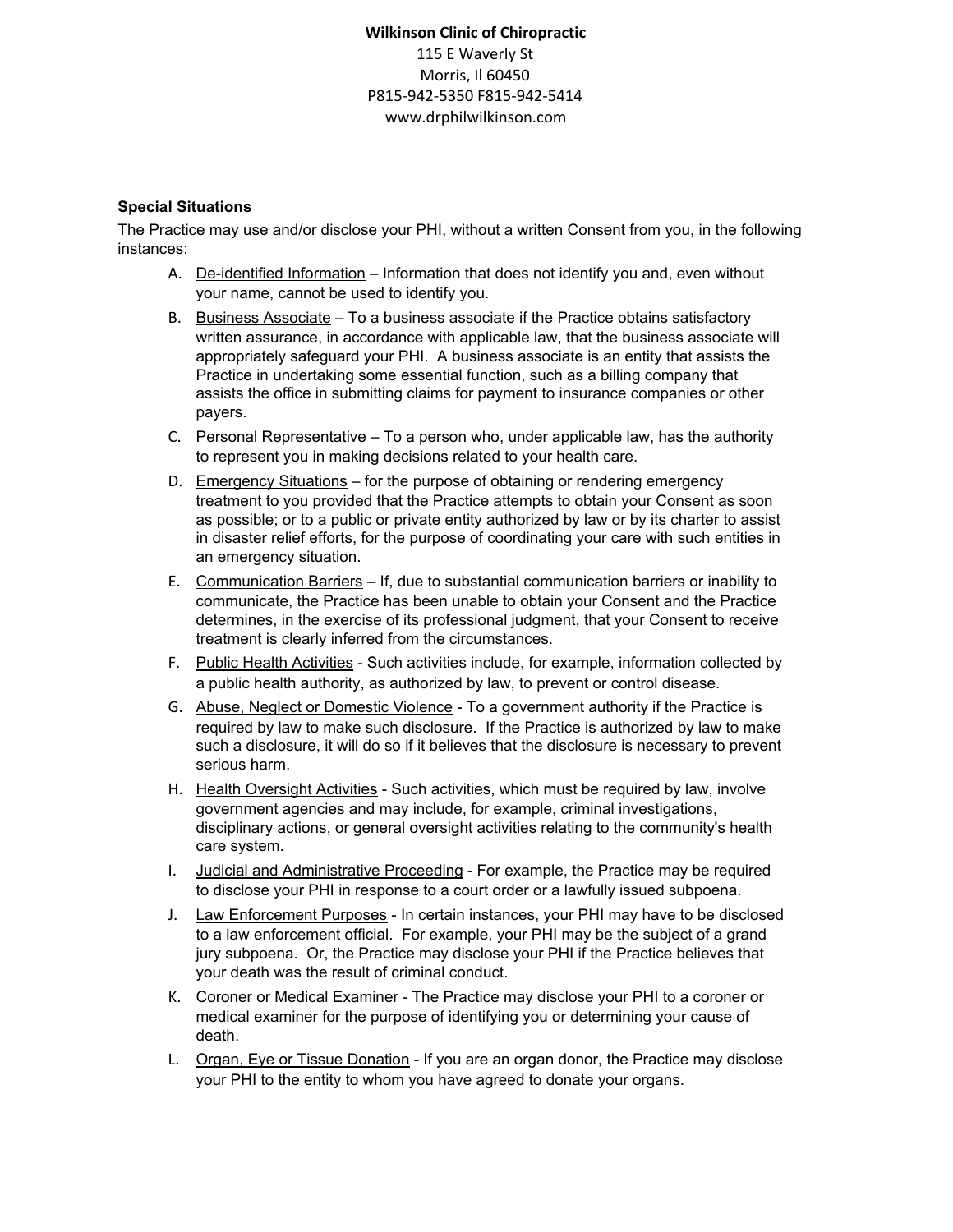## **Wilkinson Clinic of Chiropractic** 115 E Waverly St Morris, Il 60450 P815-942-5350 F815-942-5414 www.drphilwilkinson.com

- M. Research If the Practice is involved in research activities, your PHI may be used, but such use is subject to numerous governmental requirements intended to protect the privacy of your PHI.
- N. Avert a Threat to Health or Safety The Practice may disclose your PHI if it believes that such disclosure is necessary to prevent or lessen a serious and imminent threat to the health or safety of a person or the public and the disclosure is to an individual who is reasonably able to prevent or lessen the threat.
- O. Specialized Government Functions This refers to disclosures of PHI that relate primarily to military and veteran activity.
- P. Workers' Compensation If you are involved in a Workers' Compensation claim, the Practice may be required to disclose your PHI to an individual or entity that is part of the Workers' Compensation system.
- Q. National Security and Intelligence Activities The Practice may disclose your PHI in order to provide authorized governmental officials with necessary intelligence information for national security activities and purposes authorized by law.
- R. Military and Veterans If you are a member of the armed forces, the Practice may disclose your PHI as required by the military command authorities.

#### FAMILY/FRIENDS

The Practice may disclose to your family member, other relative, a close personal friend, or any other person identified by you, your PHI directly relevant to such person's involvement with your care or the payment for your care. The Practice may also use or disclose your PHI to notify or assist in the notification (including identifying or locating) a family member, a personal representative, or another person responsible for your care, of your location, general condition or death. However, in both cases, the following conditions will apply:

- A. If you are present at or prior to the use or disclosure of your PHI, the Practice may use or disclose your PHI if you agree, or if the Practice can reasonably infer from the circumstances, based on the exercise of its professional judgment, that you do not object to the use or disclosure.
- B. If you are not present, the Practice will, in the exercise of professional judgment, determine whether the use or disclosure is in your best interests and, if so, disclose only the PHI that is directly relevant to the person's involvement with your care.

#### AUTHORIZATION

Uses and/or disclosures, other than those described above will be made only with your written Authorization. We will not use or disclose your health information for any purpose other than those identified in the previous sections without your specific, written *Authorization.* We must obtain your *Authorization* separate from any *Consent we* may have obtained from you. If you give us *Authorization* to use or disclose health information about you, you may revoke that *Authorization,* in writing, at any time. If you revoke your *Authorization,* we will no longer use or disclose information about you for the reasons covered by your written *Authorization,* but we cannot take back any uses or disclosures already made with your permission.

#### **YOUR RIGHTS REGARDING YOUR HEALTH INFORMATION**

You have the following rights regarding health information we maintain about you:

**Inspect and copy** your PHI as provided by law. To inspect and copy your PHI, you must submit a written request to the Practice's Privacy Officer. The Practice can charge you a fee for the cost of copying, mailing or other supplies associated with your request. In certain situations that are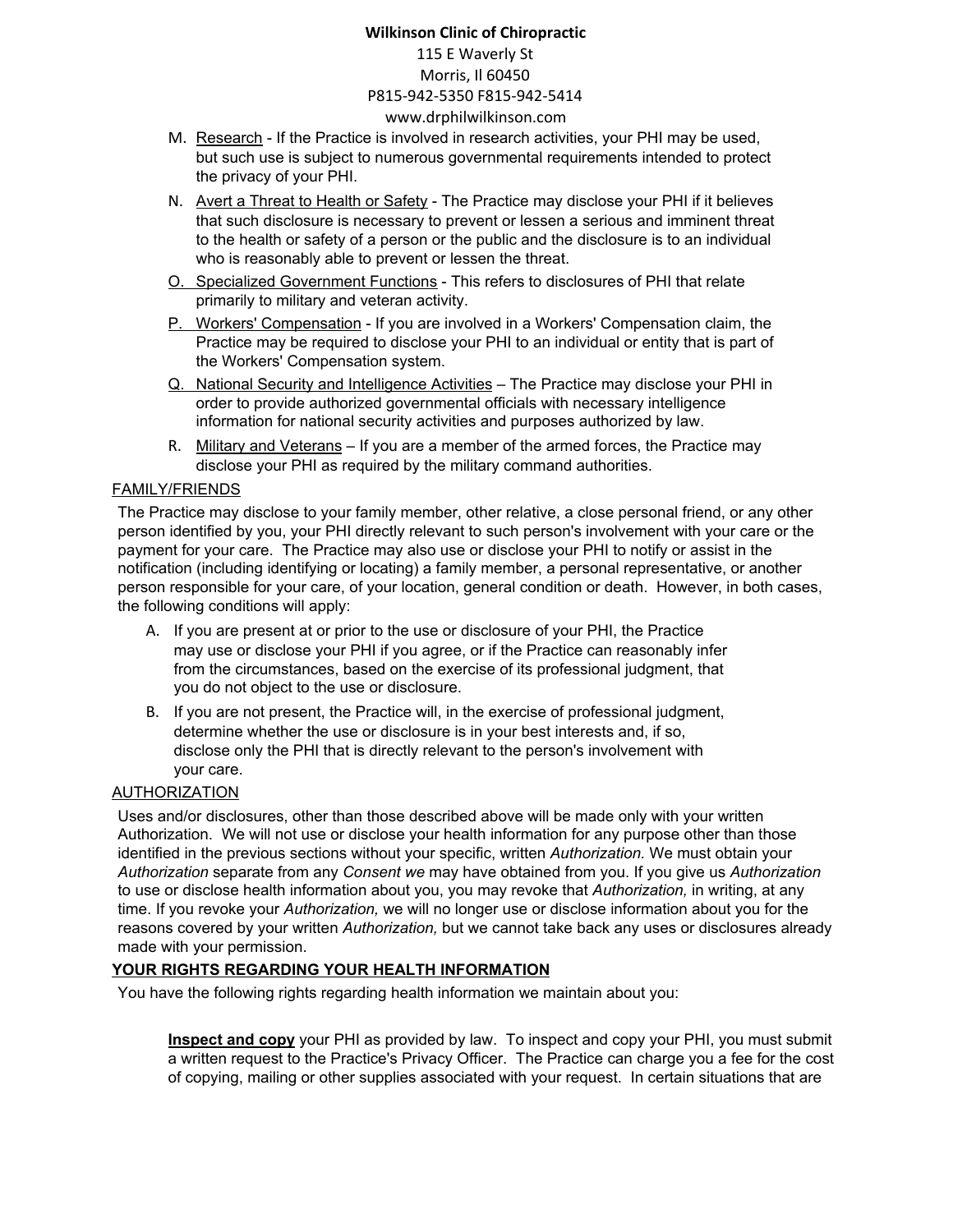# **Wilkinson Clinic of Chiropractic** 115 E Waverly St Morris, Il 60450 P815-942-5350 F815-942-5414 www.drphilwilkinson.com

defined by law, the Practice may deny your request, but you will have the right to have the denial reviewed as set forth more fully in the written denial notice.

**Amend your PHI** as provided by law. To request an amendment, you must submit a written request to the Practice's Privacy Officer. You must provide a reason that supports your request. The Practice may deny your request if it is not in writing, if you do not provide a reason in support of your request, if the information to be amended was not created by the Practice (unless the individual or entity that created the information is no longer available), if the information is not part of your PHI maintained by the Practice, if the information is not part of the information you would be permitted to inspect and copy, and/or if the information is accurate and complete. If you disagree with the Practice's denial, you will have the right to submit a written statement of disagreement.

**Request restrictions** on certain use and/or disclosure of your PHI as provided by law. However, the Practice is not obligated to agree to any requested restrictions. To request restrictions, you must submit a written request to the Practice's Privacy Officer. In your written request, you must inform the Practice of what information you want to limit, whether you want to limit the Practice's use or disclosure, or both, and to whom you want the limits to apply. If the Practice agrees to your request, the Practice will comply with your request unless the information is needed in order to provide you with emergency treatment.

**Revoke any Authorization and/or Consent**, in writing, at any time. To request a revocation, you must submit a written request to the Practice's Privacy Officer.

**Receive confidential communications** or PHI by alternative means or at alternative locations. You must make your request in writing to the Practice's Privacy Officer. The Practice will accommodate all reasonable requests.

**Receive an accounting of disclosures** of your PHI as provided by law. To request an accounting, you must submit a written request to the Practice's Privacy Officer. The request must state a time period, which may not be longer than six (6) years and may not include dates before April 14, 2003. The request should indicate in what form you want the list (such as a paper or electronic copy). The first list you request within a twelve (12) month period will be free, but the Practice may charge you for the cost of providing additional lists. The Practice will notify you of the costs involved and you can decide to withdraw or modify your request before any costs are incurred.

**Receive a paper copy of this Privacy Notice** from the Practice upon request to the Practice's Privacy Officer.

**Complain to the Practice** or to the Secretary of HHS if you believe your privacy rights have been violated. To file a complaint with the Practice, you must contact the Practice's Privacy Officer. All complaints must be in writing. You will not be penalized for filing a complaint.

To obtain more information on, or have your questions about your rights, you may contact the Practice's Privacy Officer,Dr Phillip H Wilkinson, at 815-942-5350 or via email at [drphilwilkinson@gmail.com](mailto:drphilwilkinson@gmail.com) .

#### **PRACTICE'S REQUIREMENTS**

The Practice: